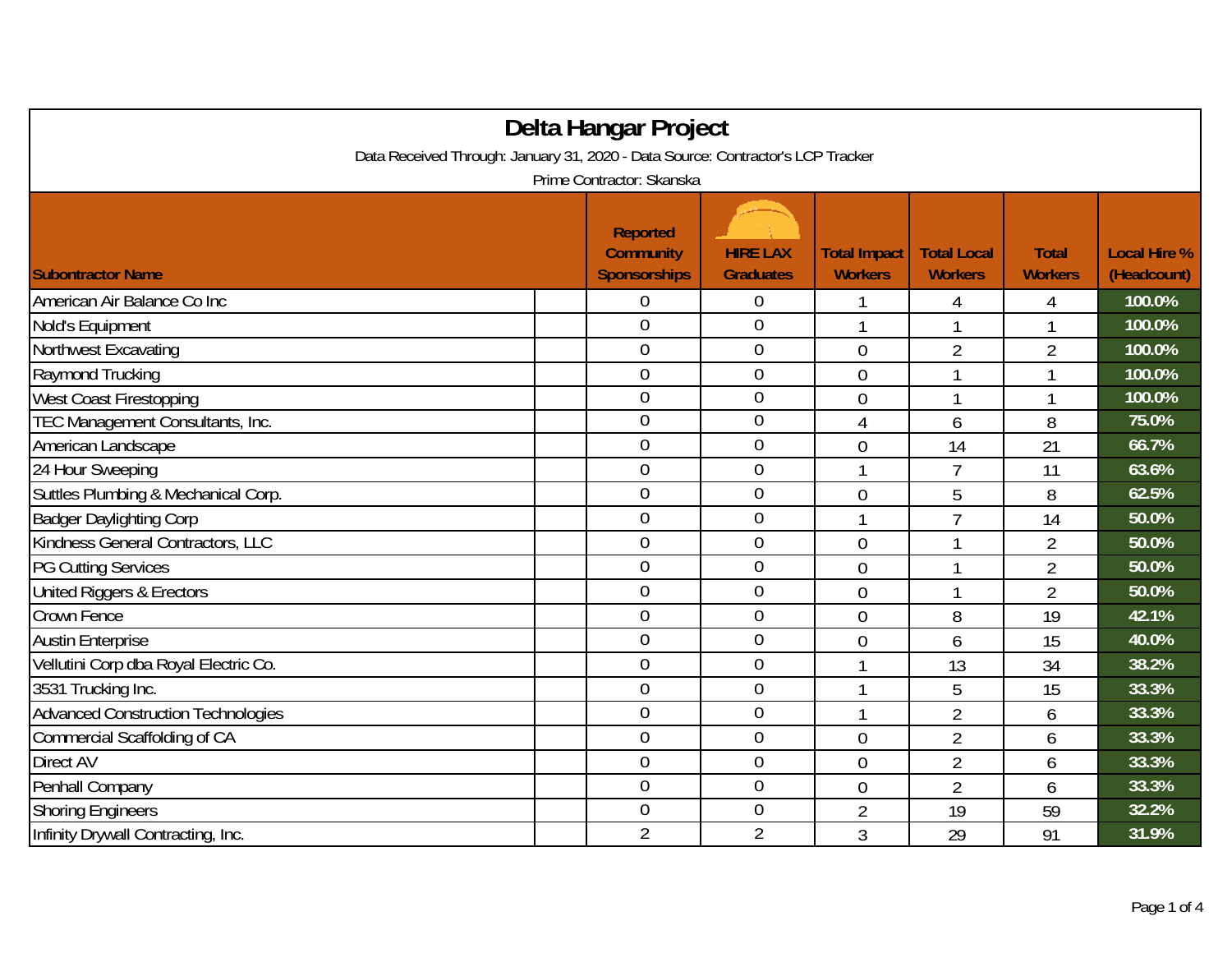| Delta Hangar Project<br>Data Received Through: January 31, 2020 - Data Source: Contractor's LCP Tracker |                                                     |                                     |                                       |                                      |                                |                                    |  |  |
|---------------------------------------------------------------------------------------------------------|-----------------------------------------------------|-------------------------------------|---------------------------------------|--------------------------------------|--------------------------------|------------------------------------|--|--|
| Prime Contractor: Skanska                                                                               |                                                     |                                     |                                       |                                      |                                |                                    |  |  |
| <b>Subontractor Name</b>                                                                                | <b>Reported</b><br><b>Community</b><br>Sponsorships | <b>HIRE LAX</b><br><b>Graduates</b> | <b>Total Impact</b><br><b>Workers</b> | <b>Total Local</b><br><b>Workers</b> | <b>Total</b><br><b>Workers</b> | <b>Local Hire %</b><br>(Headcount) |  |  |
| <b>Triumph Painting</b>                                                                                 | 0                                                   | $\boldsymbol{0}$                    |                                       | 10                                   | 32                             | 31.3%                              |  |  |
| Gectwo, Inc.                                                                                            | $\mathbf 0$                                         | $\mathbf 0$                         | $\overline{2}$                        | 5                                    | 17                             | 29.4%                              |  |  |
| <b>GGG Demolition</b>                                                                                   | $\mathbf 0$                                         | $\mathbf 0$                         | $\overline{2}$                        | 10                                   | 34                             | 29.4%                              |  |  |
| Cupertino Electric                                                                                      | $\mathbf{0}$                                        | $\mathbf 0$                         | 6                                     | 21                                   | 72                             | 29.2%                              |  |  |
| Martinez Steel Corporation                                                                              | $\mathbf 0$                                         | $\mathbf 0$                         | $\overline{2}$                        | 20                                   | 70                             | 28.6%                              |  |  |
| Merli Concrete Pumping                                                                                  | $\mathbf 0$                                         | $\mathbf 0$                         | $\overline{0}$                        | $\overline{2}$                       | $\overline{7}$                 | 28.6%                              |  |  |
| <b>Concrete Coring Company</b>                                                                          | $\overline{0}$                                      | $\mathbf 0$                         | $\overline{0}$                        | 3                                    | 11                             | 27.3%                              |  |  |
| J Colavin & Son, Inc.                                                                                   | $\mathbf 0$                                         | $\mathbf 0$                         | $\overline{0}$                        | 3                                    | 11                             | 27.3%                              |  |  |
| Gonsalves & Santucci dba Conco Pumping                                                                  | $\mathbf{1}$                                        | $\mathbf{1}$                        | $\overline{1}$                        | 37                                   | 139                            | 26.6%                              |  |  |
| <b>Griffith Company</b>                                                                                 | $\mathbf 0$                                         | $\mathbf 0$                         | 16                                    | 58                                   | 224                            | 25.9%                              |  |  |
| Eberhard                                                                                                | $\mathbf{0}$                                        | $\mathbf 0$                         | 1                                     | 10                                   | 39                             | 25.6%                              |  |  |
| The M.S. Rouse Company                                                                                  | $\boldsymbol{0}$                                    | $\mathbf 0$                         | $\boldsymbol{0}$                      | 2                                    | 8                              | 25.0%                              |  |  |
| Aragon Construction Inc.                                                                                | $\mathbf 0$                                         | $\mathbf 0$                         | $\overline{2}$                        | 4                                    | 17                             | 23.5%                              |  |  |
| Nor Cal Pipeline Services, Inc.                                                                         | $\mathbf{0}$                                        | $\mathbf 0$                         |                                       | $\overline{7}$                       | 30                             | 23.3%                              |  |  |
| <b>Hayward Baker</b>                                                                                    | $\boldsymbol{0}$                                    | $\mathbf 0$                         |                                       | 3                                    | 13                             | 23.1%                              |  |  |
| Building Electronic Controls, Inc.                                                                      | $\boldsymbol{0}$                                    | $\mathbf 0$                         | 2                                     | $\overline{2}$                       | 9                              | 22.2%                              |  |  |
| <b>Cosco Fire Protection</b>                                                                            | $\overline{0}$                                      | $\overline{0}$                      | $\overline{0}$                        | $\overline{4}$                       | 19                             | 21.1%                              |  |  |
| Rosendin                                                                                                | $\mathbf 0$                                         | $\mathbf 0$                         | $\overline{2}$                        | 6                                    | 29                             | 20.7%                              |  |  |
| <b>MBI Excavation</b>                                                                                   | $\mathbf 0$                                         | $\mathbf 0$                         |                                       | $\overline{2}$                       | 11                             | 18.2%                              |  |  |
| SRD Engineering, Inc.                                                                                   | $\mathbf{0}$                                        | $\mathbf 0$                         | $\overline{2}$                        | 6                                    | 33                             | 18.2%                              |  |  |
| Veterans Engineering Services Inc                                                                       | $\mathbf 0$                                         | $\mathbf 0$                         | $\overline{0}$                        | $\overline{2}$                       | 11                             | 18.2%                              |  |  |
| <b>Xcel Mechanical Systems</b>                                                                          | $\mathbf 0$                                         | $\boldsymbol{0}$                    | $\overline{0}$                        | $\overline{1}$                       | 39                             | 17.9%                              |  |  |
| The Herrick Corporation                                                                                 | $\overline{2}$                                      | $\boldsymbol{0}$                    | $\overline{2}$                        | 8                                    | 45                             | 17.8%                              |  |  |
| Masonry Concepts, Inc.                                                                                  | $\mathbf 0$                                         | $\mathbf 0$                         | $\overline{0}$                        | 3                                    | 17                             | 17.6%                              |  |  |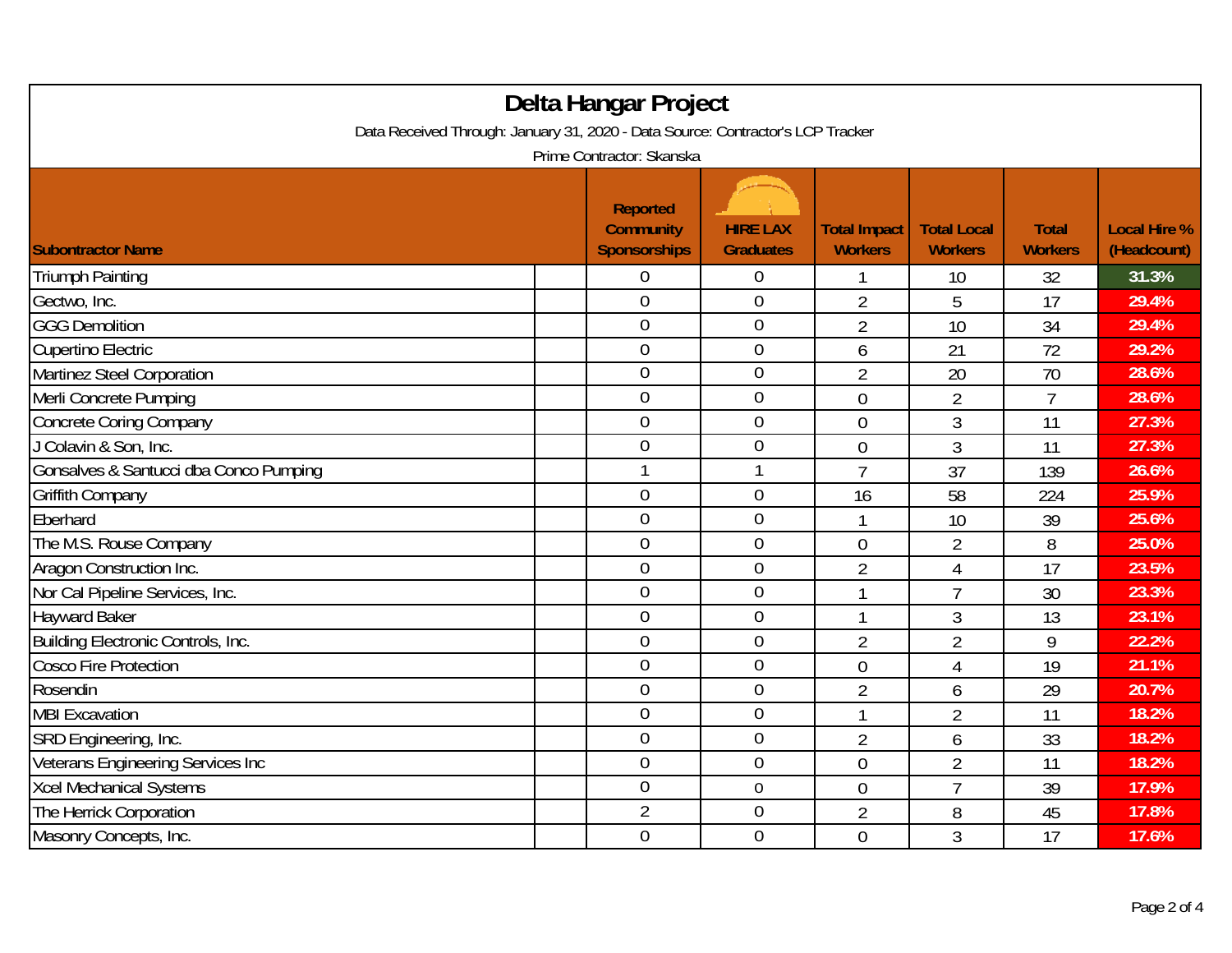| Delta Hangar Project<br>Data Received Through: January 31, 2020 - Data Source: Contractor's LCP Tracker |  |                                                            |                                     |                                       |                                      |                                |                                    |  |
|---------------------------------------------------------------------------------------------------------|--|------------------------------------------------------------|-------------------------------------|---------------------------------------|--------------------------------------|--------------------------------|------------------------------------|--|
| Prime Contractor: Skanska                                                                               |  |                                                            |                                     |                                       |                                      |                                |                                    |  |
| <b>Subontractor Name</b>                                                                                |  | <b>Reported</b><br><b>Community</b><br><b>Sponsorships</b> | <b>HIRE LAX</b><br><b>Graduates</b> | <b>Total Impact</b><br><b>Workers</b> | <b>Total Local</b><br><b>Workers</b> | <b>Total</b><br><b>Workers</b> | <b>Local Hire %</b><br>(Headcount) |  |
| Century Sweeping, Inc.                                                                                  |  | 0                                                          | $\boldsymbol{0}$                    | $\overline{0}$                        |                                      | 6                              | 16.7%                              |  |
| McKeon Door West Inc                                                                                    |  | $\overline{0}$                                             | $\mathbf 0$                         | $\overline{0}$                        | $\mathbf{1}$                         | 6                              | 16.7%                              |  |
| Savala Equipment Company, Inc.                                                                          |  | $\overline{0}$                                             | $\mathbf 0$                         | $\overline{0}$                        | 1                                    | 6                              | 16.7%                              |  |
| FenceCorp Inc'                                                                                          |  | $\overline{0}$                                             | $\mathbf 0$                         | 1                                     | $\overline{2}$                       | 14                             | 14.3%                              |  |
| Gonsalves & Santucci, Inc. dba Conco                                                                    |  | $\overline{0}$                                             | $\mathbf 0$                         | $\overline{0}$                        | 1                                    | $\overline{7}$                 | 14.3%                              |  |
| Red Hawk Fence & Environmental Services                                                                 |  | $\overline{0}$                                             | $\mathbf 0$                         | $\overline{0}$                        | 1                                    | 8                              | 12.5%                              |  |
| Schroder Iron                                                                                           |  | $\overline{0}$                                             | $\boldsymbol{0}$                    | $\overline{0}$                        | 1                                    | 8                              | 12.5%                              |  |
| R.J. Lalonde, Inc.                                                                                      |  | $\overline{0}$                                             | $\mathbf 0$                         | 1                                     | $\mathbf{1}$                         | 9                              | 11.1%                              |  |
| Mike Zarp, Inc.                                                                                         |  | $\overline{0}$                                             | $\boldsymbol{0}$                    | $\overline{2}$                        | $\overline{2}$                       | 20                             | 10.0%                              |  |
| <b>Adkan Engineers</b>                                                                                  |  | $\mathbf 0$                                                | $\boldsymbol{0}$                    | $\mathbf 0$                           | $\overline{0}$                       | $\overline{7}$                 | 0.0%                               |  |
| <b>Applied Engineering Concepts</b>                                                                     |  | $\overline{0}$                                             | $\mathbf 0$                         | 0                                     | $\overline{0}$                       | 4                              | 0.0%                               |  |
| <b>Assa Abloy Entrance Systems</b>                                                                      |  | $\overline{0}$                                             | $\mathbf 0$                         | 0                                     | $\overline{0}$                       | 1                              | 0.0%                               |  |
| B & I Equipment Rental LLC                                                                              |  | $\overline{0}$                                             | $\mathbf 0$                         | $\overline{0}$                        | $\overline{0}$                       | 5                              | 0.0%                               |  |
| <b>BC Traffic Specialist</b>                                                                            |  | $\overline{0}$                                             | $\mathbf 0$                         | $\overline{0}$                        | $\overline{0}$                       | $\overline{2}$                 | 0.0%                               |  |
| <b>Best Contracting Services</b>                                                                        |  | $\overline{0}$                                             | $\boldsymbol{0}$                    | $\overline{0}$                        | $\overline{0}$                       | 5                              | 0.0%                               |  |
| <b>Bill Higgins</b>                                                                                     |  | $\mathbf 0$                                                | $\mathbf 0$                         | $\overline{0}$                        | $\overline{0}$                       | 3                              | 0.0%                               |  |
| <b>Building Specialty Systems</b>                                                                       |  | $\overline{0}$                                             | $\overline{0}$                      | $\overline{0}$                        | $\overline{0}$                       | $\overline{2}$                 | 0.0%                               |  |
| <b>Crane Rental Service</b>                                                                             |  | 0                                                          | $\mathbf 0$                         | $\overline{0}$                        | $\overline{0}$                       | 5                              | 0.0%                               |  |
| Davidson Laddison Inc dba Addision Equipment Rental                                                     |  | $\overline{0}$                                             | $\boldsymbol{0}$                    | $\overline{0}$                        | $\overline{0}$                       | $\overline{3}$                 | 0.0%                               |  |
| <b>ECCO Equipment Corporation</b>                                                                       |  | $\overline{0}$                                             | $\boldsymbol{0}$                    | $\overline{0}$                        | $\overline{0}$                       | 1                              | 0.0%                               |  |
| <b>Excalibur Well Services Corp</b>                                                                     |  | $\mathbf 0$                                                | $\boldsymbol{0}$                    | $\overline{0}$                        | $\overline{0}$                       | 23                             | 0.0%                               |  |
| F & B Equipment LLC                                                                                     |  | $\overline{0}$                                             | $\mathbf 0$                         | 0                                     | $\overline{0}$                       | 1                              | 0.0%                               |  |
| Fine Grade Equipment, Inc.                                                                              |  | $\mathbf 0$                                                | $\boldsymbol{0}$                    | $\boldsymbol{0}$                      | $\overline{0}$                       | 1                              | 0.0%                               |  |
| G.B.H. Enterprises Inc                                                                                  |  | $\overline{0}$                                             | $\mathbf 0$                         | $\overline{0}$                        | $\overline{0}$                       | 1                              | 0.0%                               |  |